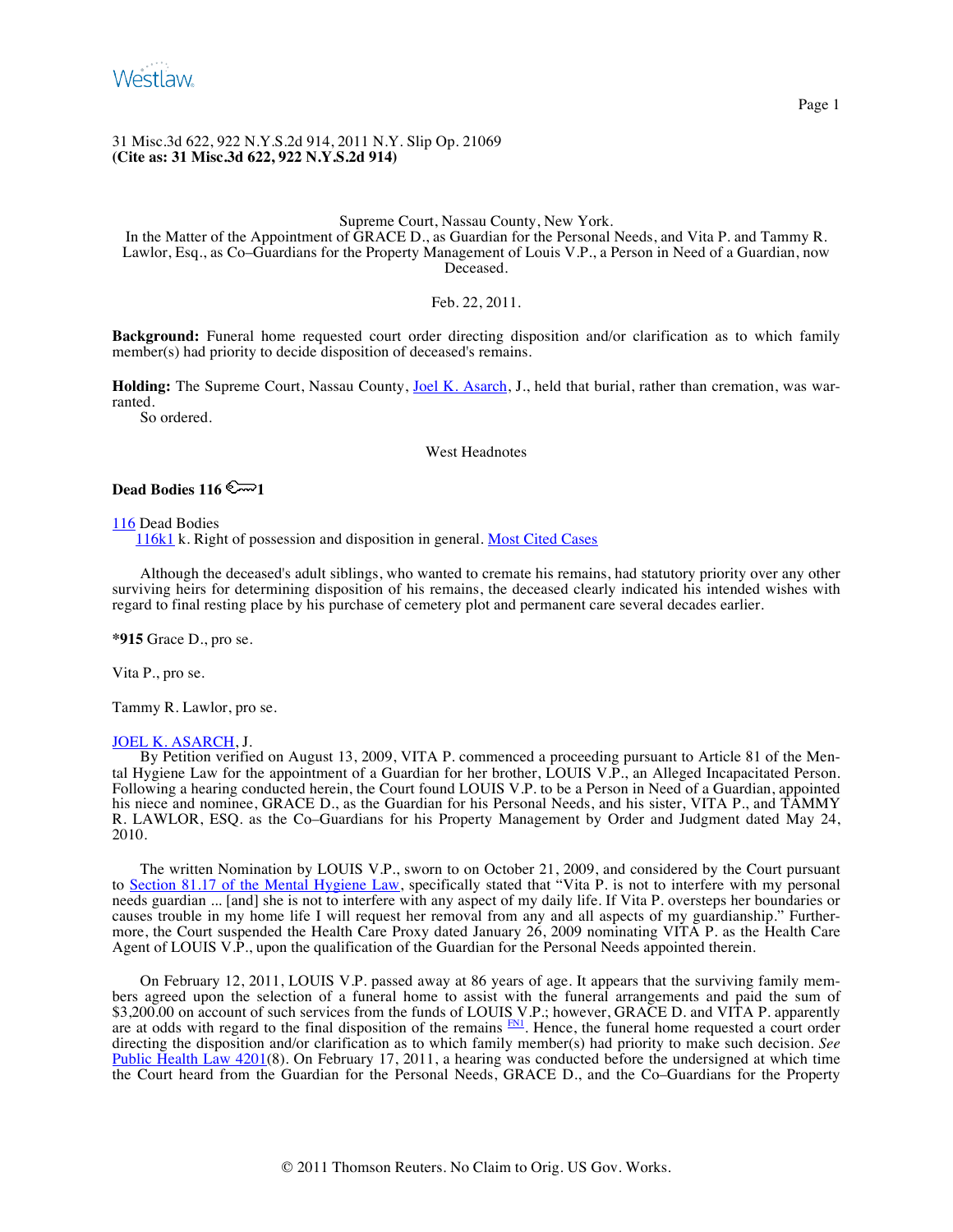### 31 Misc.3d 622, 922 N.Y.S.2d 914, 2011 N.Y. Slip Op. 21069 **(Cite as: 31 Misc.3d 622, 922 N.Y.S.2d 914)**

Management, VITA P. and TAMMY R. LAWLOR, ESQ., respectively. At the conclusion of such hearing, the Court issued a Bench decision, and the within formal Decision and Order follows:

FN1. Vita P. desires that her brother be cremated and that she transport his cremains to her home in the State of Vermont. Grace D. desires that her uncle be buried in the cemetery plot which he purchased for himself in 1975.

The law regarding "possession" of a dead body for preservation and burial expressly favors the surviving spouse, and subsequently the next-of-kin. *See Stahl v. William Necker, Inc.,* 184 App.Div. 85, 171 N.Y.S. 728 (1st Dept. 1918). The closer degree of kinship that one maintains with the Decedent, the higher the possessory right. *See* Public Health Law Section 4201(2). However, cases dealing with rights of sepulcher (and the descending priority of surviving family members to make such decisions) recognize that the testamentary wishes of the Decedent regarding the disposition of his or her own remains are paramount. **\*916** *In re Herskovits,* 183 Misc. 411, 48 N.Y.S.2d 906 (Queens Co. Sup. Ct.1944). It is only in the absence of this direction that the wishes of the family should be considered and heeded.

In this matter, LOUIS V.P. left no surviving spouse or issue. Therefore, his next of kin include his surviving siblings, VITA P. and OLINDA B. (second degree of kinship), and his niece, GRACE D. (third degree of kinship).

At the hearing, VITA P. testified that she and her sister, OLINDA B., each desire to be cremated. She further testified that she wanted to cremate her brother's remains, and transport the cremains to her bungalow in Vermont where she claims he experienced artistic and musical inspiration during various points in his life. Finally, she indicated that she wished for her ashes to be mixed with his after her passing. VITA P. claims that she previously discussed her own cremation with her brother during his lifetime, and while he did not disapprove religiously or morally, she admitted that he never indicated that he wished to have his remains cremated. Although OLINDA B. did not attend the hearing, VITA P. represented that her sister did not object to the cremation of LOUIS V.P..

GRACE D. testified that she desired that her uncle be buried as he intended in the catholic cemetery burial plot he purchased for himself some THIRTY–FIVE (35) YEARS ago (a copy of such Certificate with Privilege of Burial is attached hereto). She further testified that LOUIS V.P. was a religious man, who served as the Choir Director at a local church for several decades, and expected that he would be buried in the customary garb of a Knight of the Order of the Holy Sepulchre of which he was a member.

The Court notes that the parents of LOUIS V.P. and the predeceased brother of LOUIS V.P. (the father of GRACE D.) were each buried as opposed to being cremated.

In this instance, the Last Will and Testament of LOUIS V.P. does not indicate his desires with regard to his final resting place, but only mentions that his funeral costs be paid as an administrative expense prior to the distribution of his testamentary estate. Therefore, absent instructions to the contrary, his adult siblings, VITA P. and OLINDA B., would maintain statutory priority over any other surviving heirs for determining the disposition of his remains. However, LOUIS V.P. left a clear indication as to his intended wishes with regard to final resting place, as he purchased a plot in the Cemetery of the Holy Rood, Westbury, New York on July 8, 1975, and maintains a privilege of burial therein. Further, such purchase consisted of both the plot fee *and* permanent care, indicating his intention that such plot eventually be utilized and perpetually tended. Accordingly, as LOUIS V.P. passed away before the Guardians had the opportunity to permit him to participate in the creation of any funeral trust to be established for his benefit, the Court must rely upon the manifestation of his wishes to be buried in the funeral plot that he specifically purchased for his benefit several decades prior.

Finally, the Court notes that much of the concern voiced by VITA P. is based upon her perception of the "unreasonable" expenses involved with a viewing and wake, a funeral mass and burial, and any gathering of family and friends thereafter. She focused repeatedly upon the more economical route of cremation and the sale of the unused burial plot to possibly offset other outstanding bills. However, as it appears that LOUIS V.P. was not embalmed following his demise, the only option available at this time is a direct burial **\*917** at the cemetery—thereby ensuring that the total funeral charges associated therewith shall be limited. In view of the foregoing, the Court grants the relief sought by GRACE D., and directs that LOUIS V.P. be afforded a proper and dignified burial in the manner in which he intended.

Accordingly, upon all the prior pleadings and proceedings heretofore had herein, and the Decision of the Court